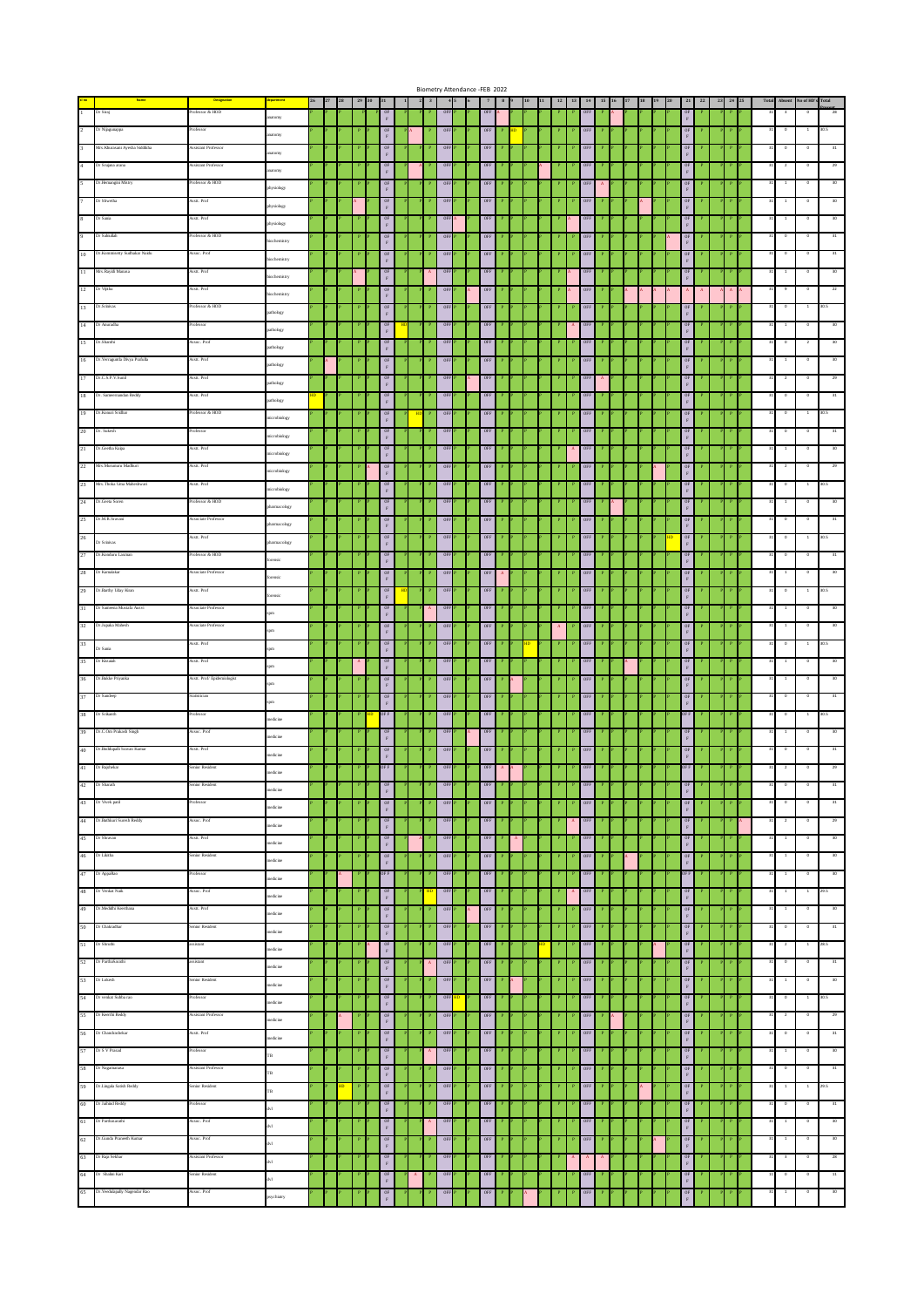|     | 66 Dr Charanya                                                       | sstt. Prof        | psychiatry                     |   |              |              |                                                                                          |    |                           |                |                      |                           |                      |  |  |              |                         |              |  |  |                                                               |  |   |    |                           |                          |         |
|-----|----------------------------------------------------------------------|-------------------|--------------------------------|---|--------------|--------------|------------------------------------------------------------------------------------------|----|---------------------------|----------------|----------------------|---------------------------|----------------------|--|--|--------------|-------------------------|--------------|--|--|---------------------------------------------------------------|--|---|----|---------------------------|--------------------------|---------|
|     | 67 Dr. Harisha Nameatha                                              | enior Resident    | psychiatry                     |   |              |              | $_{\rm F}^{\rm OF}$                                                                      |    |                           |                |                      |                           |                      |  |  |              | $0\mathrm{FE}$          |              |  |  |                                                               |  |   |    |                           |                          |         |
|     | 68 Dr Gomathi                                                        |                   |                                |   |              |              | OF                                                                                       |    |                           | OFF            |                      |                           | OFF                  |  |  |              | OFF                     |              |  |  |                                                               |  |   |    |                           |                          |         |
|     | 69 Dr Neelambari                                                     | <b>Associate</b>  | pediatrics                     |   |              |              | $\mathbf{F}$                                                                             |    |                           | OFF            |                      |                           | 0FF                  |  |  |              | OFF                     |              |  |  | $\mathbb F$                                                   |  |   |    | $\mathbf{2}$              |                          |         |
|     |                                                                      |                   | ediatrics                      |   |              |              | $_{\rm F}^{\rm OF}$                                                                      |    |                           |                |                      |                           |                      |  |  |              |                         |              |  |  | $_{\rm L}^{\rm 0E}$                                           |  |   |    |                           |                          |         |
|     | 70 Dr shivnagaraj                                                    | Assit. Prof       | pediatrics                     |   |              |              | $$\mathbb{F}$$                                                                           |    |                           | OFF            |                      |                           | OFF                  |  |  |              | $P$ OFF                 |              |  |  | $$\mathbb{F}$$                                                |  |   |    |                           |                          |         |
|     | 71 Dr. Adarsh                                                        | Senior Resident   | pediatrics                     |   |              |              | $0F$ $F$                                                                                 |    |                           | OFF            |                      |                           | 0FF                  |  |  |              | OFF                     |              |  |  | $\frac{\text{OF}}{\text{F}}$                                  |  |   |    | $\circ$                   | $\overline{1}$           |         |
|     | 72 Dr Banu Prakash                                                   | enior resident    | ediatrics                      |   |              |              | $\frac{\rm OF}{\rm F}$                                                                   |    |                           | OFF            |                      |                           | $0\mathrm{FF}$       |  |  |              | $_{\rm OFF}$            |              |  |  | $\frac{\text{OF}}{\text{F}}$                                  |  |   |    |                           |                          |         |
|     | $\frac{73}{2}$ Dr Ramesh babu                                        | Professor         | pediatrics                     |   |              |              | $$\mathsf{OF}$$ F                                                                        |    |                           | OFF            |                      |                           | OFF                  |  |  |              | ${\tt OFF}$             |              |  |  | $\frac{\text{OF}}{\text{F}}$                                  |  |   |    |                           |                          |         |
|     | 74 Dr Chandrashekar                                                  | Associate         | ediatrics                      |   |              |              | $$\mathsf{OF}$$ F                                                                        |    |                           | OFF            |                      |                           | OFF                  |  |  |              | OFF                     |              |  |  | $\frac{\text{OF}}{\text{F}}$                                  |  |   |    |                           |                          |         |
|     | 75 Dr sandeep swamy                                                  | Assit. Prof       |                                |   |              |              | $$\overset{\text{\normalsize{0}}{\phantom{}_{\text{\normalsize{F}}}}\phantom{}}$$        |    |                           | OFF            |                      |                           | OFF                  |  |  |              | OEE                     |              |  |  | $\frac{\text{OF}}{\text{F}}$                                  |  |   |    |                           |                          |         |
|     | 76 Dr. Malikarjun                                                    | Senior Resident   | ediatrics                      |   |              |              | 0F                                                                                       |    |                           |                |                      |                           |                      |  |  |              | OFF                     |              |  |  |                                                               |  |   |    |                           |                          |         |
|     |                                                                      | asociate          | pediatrics                     |   |              |              | $\mathbf{F}$                                                                             |    |                           |                |                      |                           |                      |  |  |              |                         |              |  |  |                                                               |  |   |    |                           |                          |         |
|     | 77 Dr Sarfaraj                                                       |                   | ediatrics                      |   |              |              | $_{\rm F}^{\rm OF}$                                                                      |    |                           | OFF            |                      |                           | OFF                  |  |  |              | $0\mathrm{FF}$          |              |  |  | $\frac{\text{OF}}{\text{F}}$                                  |  |   |    |                           |                          |         |
|     | 78 Dr Santosh Kumar                                                  | Assit. Prof       | pediatrics                     |   |              |              | OF<br>$\mathbf{F}$                                                                       |    |                           | OFF            |                      |                           | OFF                  |  |  |              | OFF                     |              |  |  | $\mathbb F$                                                   |  |   |    |                           |                          |         |
|     | 79 Dr Manjunath                                                      | rofessor          |                                |   |              |              | $0\mathrm{E}$                                                                            |    |                           | OFF            |                      |                           | $0\mathrm{FF}$       |  |  |              | OFF                     |              |  |  | $\frac{\mathsf{OF}}{\mathsf{F}}$                              |  |   |    | $\overline{2}$            |                          | 29      |
|     | $80$ Dr Abdul anwar                                                  | enior Resident    | pediatrics                     |   |              |              | $$\mathbb{F}$$                                                                           |    |                           | OFF            |                      |                           | OFF                  |  |  |              | $P$ OFF                 |              |  |  | $\frac{\text{OF}}{\text{F}}$                                  |  |   |    |                           |                          |         |
|     | 81 Dr. Santosh M Patil                                               | rofessor & HOD    | surgery                        |   |              |              | $\begin{array}{c} \mathsf{OF} \\ \mathsf{F} \end{array}$                                 |    |                           | OFF            |                      |                           | 0FF                  |  |  |              | $0FF$                   |              |  |  | $$\mathbb{P}$$                                                |  |   |    | $\circ$                   |                          |         |
|     | 82 Dr. Vallapureddy Hari Kumar                                       | Assoc. Prof       |                                |   |              |              | $0\mathrm{F}$ $\mathrm{F}$                                                               |    |                           | OFF            |                      |                           | $0\mathrm{FF}$       |  |  |              | $_{\rm OFF}$            |              |  |  | $\frac{\text{OF}}{\text{F}}$                                  |  |   |    |                           |                          |         |
|     | 83 Dr Surya Teja                                                     | Asstt. Prof       | urgery                         |   |              |              |                                                                                          |    |                           | OFF            |                      |                           | OFF                  |  |  |              |                         |              |  |  |                                                               |  |   |    |                           |                          |         |
|     |                                                                      |                   | urgery                         |   |              |              | $$\mathsf{OF}$$ F                                                                        |    |                           |                |                      |                           |                      |  |  |              | $0\mathrm{FF}$          |              |  |  | $\frac{\text{OF}}{\text{F}}$                                  |  |   |    |                           |                          |         |
|     | 84 Dr Rajeshwar Reddy Dandu                                          | Senior Resident   | surgery                        |   |              |              | $0\mathrm{E}$                                                                            |    |                           | OFF            |                      |                           | $0\mathrm{FF}$       |  |  |              | OFF                     |              |  |  | $\begin{array}{c} \text{OF} \\ \text{F} \end{array}$          |  |   |    |                           |                          |         |
|     | 85 Dr. Kunta Rama Krishna                                            | rofessor          | urgery                         |   |              |              | $\begin{array}{c} \mathsf{OF} \\ \mathsf{F} \end{array}$                                 |    |                           | OFF            |                      |                           | OFF                  |  |  |              | OLE                     |              |  |  | $_{\rm F}^{\rm OF}$                                           |  |   |    |                           |                          |         |
|     | 86 Dr Chandrashekar                                                  | asoc. Prof        | surgery                        |   |              |              | 0F<br>$\mathbf{F}$                                                                       |    |                           | OFF            |                      |                           | OFF                  |  |  |              | OFF                     |              |  |  | $\mathbb F$                                                   |  |   |    |                           |                          |         |
|     | 87 Dr Tallari Kiran                                                  | tior Residen      | surgery                        |   |              |              | $0\mathrm{F}$<br>$\mathbf{F}$                                                            |    |                           |                |                      |                           | OFF                  |  |  |              | OFF                     |              |  |  | $\frac{\text{OF}}{\text{F}}$                                  |  |   |    |                           |                          |         |
|     | 88 Dr Rangareddy                                                     | rofessor          |                                |   |              |              | OF                                                                                       |    |                           | OFF            |                      |                           | OFF                  |  |  |              | OFF                     |              |  |  |                                                               |  |   |    |                           |                          |         |
|     | 89 Dr Syed Jhangir                                                   | rofessor          | urgery                         |   |              |              | $\mathbf{F}$<br>$\frac{\text{OF}}{\text{F}}$                                             |    |                           | OFF            |                      |                           | $0\mathrm{FF}$       |  |  |              | OFF                     |              |  |  | $_{\rm F}$                                                    |  |   |    | $\overline{1}$            |                          |         |
|     | $90$ Dr Sirisha                                                      | Assit. Prof       | surgery                        |   |              |              |                                                                                          |    |                           | OFF            |                      |                           | OFF                  |  |  |              | $P$ OFF                 |              |  |  | $\frac{\text{OF}}{\text{F}}$                                  |  |   |    |                           |                          |         |
|     | 91 Dr Tanuja                                                         | enior Resident    | urgery                         |   |              |              | $$\mathbb{F}$$                                                                           |    |                           |                |                      |                           | OFF                  |  |  |              | OFF                     |              |  |  | $$\mathbb{F}$$                                                |  |   |    |                           |                          |         |
|     |                                                                      |                   | urgery                         |   |              |              | $\begin{array}{c} \tt OF \\ \tt F \end{array}$                                           |    |                           | OFF            |                      |                           |                      |  |  |              |                         |              |  |  | $\frac{\text{OF}}{\text{F}}$                                  |  |   |    |                           |                          |         |
|     | 92 Dr Sachinandan                                                    | sociate           | urgery                         |   |              |              | $\begin{array}{c} \mathsf{OF} \\ \mathsf{F} \end{array}$                                 |    |                           | OFF            |                      |                           | OFF                  |  |  |              | OEE                     |              |  |  | $_{\rm L}^{\rm 0E}$                                           |  |   |    |                           |                          |         |
|     | 93 Dr Vanshi Bharath                                                 | Asstt. Prof       | urgery                         |   |              |              | $$\mathsf{OF}$$ F                                                                        |    |                           | OFF            |                      |                           | OFF                  |  |  |              | $0\mathrm{FF}$          |              |  |  | $\frac{\text{OF}}{\text{F}}$                                  |  |   |    | $\overline{z}$            |                          |         |
|     | 94 Dr Sandeep                                                        | Assit. Prof       | urgery                         |   |              |              | $$\overset{\text{OF}}{F}$$                                                               |    | $\langle {\bf A} \rangle$ | OFF            |                      |                           | $0\mathrm{FF}$       |  |  |              | OFF                     |              |  |  | $\begin{array}{c} \text{OF} \\ \text{F} \end{array}$          |  |   |    |                           |                          |         |
|     | 95 Dr keerthana                                                      | Senior Resident   | urgery                         |   |              |              | $$\overset{\text{\normalsize{0}}{\phantom{}_{\text{\normalsize{F}}}}}}$                  |    |                           | OFF            |                      |                           | OFF                  |  |  |              | OLE                     |              |  |  | $0\mathrm{F}$<br>$\mathbf{F}$                                 |  |   |    |                           |                          |         |
|     | 96 Dr Santosh                                                        |                   |                                |   |              |              | OF                                                                                       |    |                           |                |                      |                           |                      |  |  |              | OFF                     |              |  |  |                                                               |  |   |    |                           |                          |         |
|     | 97 Dr kishore                                                        | Assitt. Prof      | surgery                        |   |              |              | $\mathbf{F}$                                                                             |    |                           |                |                      |                           |                      |  |  |              | OFF                     |              |  |  |                                                               |  |   |    |                           |                          |         |
|     |                                                                      |                   | surgery                        |   |              |              | $_{\rm F}^{\rm OF}$                                                                      |    |                           |                |                      |                           |                      |  |  |              | OFF                     |              |  |  | $\frac{\text{OF}}{\text{F}}$                                  |  |   |    | $\circ$                   |                          |         |
|     |                                                                      |                   |                                |   |              |              |                                                                                          |    |                           |                |                      |                           |                      |  |  |              |                         |              |  |  |                                                               |  |   |    |                           |                          |         |
|     | 98 Dr Ismail                                                         | Assit. Prof       | urgery                         |   |              |              | OF<br>$\mathbf{F}$                                                                       |    |                           | OFF            |                      |                           | OFF                  |  |  |              |                         |              |  |  | $_{\rm F}$                                                    |  |   |    |                           |                          | 31      |
|     | 99 Dr Suresh Babu                                                    | Senior Resident   | urgery                         |   |              |              | $\begin{array}{c} \tt OF \\ \tt F \end{array}$                                           |    |                           | OFF            |                      |                           | $0\mathrm{FF}$       |  |  |              | OFF                     |              |  |  | $\frac{\rm OF}{\rm F}$                                        |  |   |    | $\overline{2}$            |                          | 29      |
|     | 100 Dr Sugneesh                                                      | Professor         | ctho                           |   |              |              | OF F                                                                                     |    |                           | OFF            |                      |                           | OFF                  |  |  |              | $P$ OFF                 |              |  |  | OF F                                                          |  |   |    |                           |                          |         |
|     | 101 Dr Madhan Mohar                                                  | sociate Professor | cdn                            |   |              |              |                                                                                          |    |                           | OFF            |                      |                           | OFF                  |  |  |              | $0\mathrm{FE}$          |              |  |  | $\frac{\text{OF}}{\text{F}}$                                  |  |   |    |                           |                          |         |
|     | 102 Dr. Pamarthi Srinivas                                            | Assit. Prof       | cetho                          |   |              |              | $$\mathsf{OF}$$ F                                                                        |    |                           | OFF            |                      |                           | OFF                  |  |  |              | $0\mathrm{t}\mathrm{t}$ |              |  |  |                                                               |  |   |    |                           |                          |         |
|     | 103 Dr M Balaji                                                      | enior resident    |                                |   |              |              | $$\mathsf{OF}$$ F<br>OF                                                                  |    |                           | OFF            |                      |                           | OFF                  |  |  |              | OFF                     |              |  |  | $_{\rm F}^{\rm OF}$                                           |  |   |    |                           |                          |         |
|     |                                                                      | rofessor          | ctho                           |   |              |              | $\mathbf{F}$                                                                             |    |                           | OFF            |                      |                           | $0\mathrm{FF}$       |  |  |              |                         |              |  |  | $\frac{\text{OF}}{\text{F}}$                                  |  |   |    |                           |                          |         |
|     | 104 Dr Anikumar                                                      |                   |                                |   |              |              | $\frac{\rm OF}{\rm F}$                                                                   |    |                           |                |                      |                           |                      |  |  |              | $0\mathrm{FE}$          |              |  |  |                                                               |  |   |    |                           |                          |         |
| 105 |                                                                      |                   |                                |   |              |              | $\mathbf F$                                                                              |    |                           |                |                      |                           |                      |  |  |              |                         |              |  |  | $\mathbb F$                                                   |  |   |    |                           |                          |         |
|     | 106 Dr.Rajula Iswarya                                                | Assit. Prof       | ortho                          |   |              |              | $$\rm{0F}$$                                                                              |    |                           | OFF            |                      |                           | OFF                  |  |  |              | OFF                     |              |  |  | $\frac{\text{OF}}{\text{F}}$                                  |  |   |    |                           |                          | 30      |
|     | 107 Dr. K Kalyan Chakravarthi                                        | Senior Resident   | $_{\rm ortho}$                 |   |              |              | 0 <sub>k</sub><br>$\mathbf{F}$                                                           |    |                           | OFF            |                      |                           | OFF                  |  |  |              | $0\mathrm{FE}$          |              |  |  | $0\mathrm{F}$<br>$\mathbb F$                                  |  |   |    |                           |                          | 31      |
|     | 108 Dr Ranganath                                                     | Associate         | $_{\rm ortho}$                 |   |              |              | OF F                                                                                     |    |                           | OFF            |                      |                           | OFF                  |  |  |              | OFF                     |              |  |  | OF F                                                          |  |   | 31 | $\overline{1}$            | $\overline{1}$           | 29.5    |
|     |                                                                      | sistant           | $_{\rm ortho}$                 |   |              |              | 0F<br>$_{\rm F}$                                                                         |    |                           | OFF            |                      |                           | OFF                  |  |  |              | OFF                     |              |  |  | $0\mathrm{F}$<br>$_{\rm F}$                                   |  |   | 31 |                           |                          | 31      |
|     | $$\frac{109}{\rm{D}}$$ Koushik<br>110 Dr. Kommisetty Madhurima Naidu | Asstt. Prof       | ortho                          |   |              |              | 0E<br>$\mathbf{F}$                                                                       |    |                           | OFF            |                      | $\mathbf{P}_\perp$        | OFF                  |  |  |              | $0\mathrm{t}\mathrm{t}$ |              |  |  | OF                                                            |  |   | 31 | $\overline{\mathfrak{o}}$ | $\overline{\phantom{a}}$ | 31      |
|     | 111 Dr Raju                                                          | Senior Resident   |                                |   | $\mathbf{A}$ |              |                                                                                          |    |                           | OFF            |                      | $\mathbf P$               | OFF                  |  |  |              | $0\mathrm{FF}$          |              |  |  | $\mathbb F$                                                   |  |   | 31 | $\overline{1}$            | $\circ$                  | 30      |
|     | 112 Dr. Shekar Singh                                                 | PROf & HOD        | ortho                          |   |              |              | $$\overset{\text{\normalsize{0}}{\text{\normalsize{F}}}}$$<br>0F                         |    |                           | 0FF            |                      |                           | 0FF                  |  |  |              | $0\mathrm{t}\mathrm{t}$ |              |  |  | $$\mathbb{R}$$                                                |  |   | 31 | $\,$ 1 $\,$               | $\circ$                  | 30      |
|     | 113 Dr Venkataramana Reddy                                           | Professor         | ENT                            |   |              |              | $\mathbf{F}$<br>OF                                                                       |    |                           | OFF            |                      | $\mathbf{P}$              | OFF                  |  |  |              | OFF                     |              |  |  | $\begin{array}{c} \texttt{OF}\\ \texttt{F} \end{array}$<br>OF |  |   | 31 | $\circ$                   | $\circ$                  | 31      |
|     |                                                                      |                   | ENT                            |   |              |              | $\mathbf{F}$                                                                             |    |                           |                |                      |                           |                      |  |  |              |                         |              |  |  | $_{\rm F}$                                                    |  |   |    |                           |                          |         |
|     | 114 Dr. Katikaneni Anjani Kumari                                     | Assoc. Prof       | ENT                            |   |              |              | 0F<br>$\mathbf{F}$                                                                       |    |                           | OFF            |                      | $\mathbf{P}$              | OFF                  |  |  | $\mathbf{A}$ | $\mathbf{A}$            |              |  |  | OF<br>$_{\rm F}$                                              |  |   | 31 |                           |                          | $^{27}$ |
|     | 115 Dr. Lakshmi Sameena                                              | Assit. Prof       | ENT                            |   |              |              | $$\overset{\text{\normalsize{0}}{\phantom{}_{\text{\normalsize{F}}}}\phantom{}}$$        |    |                           | OFF            |                      | $\mathbf{P}$              | OFF                  |  |  |              | $0\mathrm{t}\mathrm{t}$ |              |  |  | OF<br>$\mathbb F$                                             |  |   | 31 |                           | $\circ$                  | 31      |
|     | 116 Dr. Mohammed Yawar                                               | Assist            | ENT                            |   |              |              | $$\mathsf{OF}$$ F                                                                        |    |                           | OFF            |                      | $\mathbf P$               | OFF                  |  |  |              | OFF                     |              |  |  | $_{\rm F}$ or                                                 |  |   | 31 | $\circ$                   | $\circ$                  | 31      |
|     | 117 Dr. Khan Majid Jabbar                                            | Senior Resident   | ENT                            |   |              |              | $0F$ $F$                                                                                 |    |                           | OFF            |                      |                           | 0FF                  |  |  |              | $0FF$                   |              |  |  | $\frac{\text{OF}}{\text{F}}$                                  |  |   | 31 | $\,$ 0                    | $\overline{1}$           | 30.5    |
|     | 118 Dr Mamatha                                                       | Senior Resident   | ENT                            |   |              |              | 0F                                                                                       |    |                           | OFF            |                      |                           | OFF                  |  |  |              | OFF                     |              |  |  | OF                                                            |  |   | 31 | $\circ$                   | $\circ$                  | 31      |
|     | 119 Dr Madhavi                                                       | ofessor           |                                |   |              |              | $\mathbf{F}$<br>0F                                                                       |    |                           | <b>OFF</b>     |                      | $\mathbf{P}$              | OFF                  |  |  |              | OFF                     |              |  |  | $\mathbb F$<br>OF                                             |  |   | 31 |                           |                          | 30      |
|     | 120 Dr. Valpadasu Padmavathi                                         | Assoc. Prof       | opthal                         | A |              |              | $\mathbf{F}$                                                                             |    |                           | OFF            |                      |                           | $\mathbf{b} = 0$ OEE |  |  |              | OFF                     |              |  |  | $_{\rm F}$<br>OF                                              |  |   | 31 | $\overline{1}$            | $\overline{\phantom{a}}$ | 30      |
|     |                                                                      |                   | opthal                         |   |              | $\mathbf{P}$ | $$\mathbb{F}$$                                                                           |    |                           |                |                      |                           |                      |  |  |              |                         | $\mathbf{P}$ |  |  | $\mathbb F$                                                   |  |   | 31 |                           | $\overline{\phantom{0}}$ |         |
|     | 121 Dr Mounka                                                        | Assit Prof        | opthal                         |   |              |              | $$\mathsf{OF}$$ F                                                                        |    |                           | $0\mathrm{FE}$ |                      | $\langle {\bf P} \rangle$ | OFF                  |  |  |              | $0\mathrm{FF}$          |              |  |  | $$\mathbb{P}$$                                                |  |   |    | $\overline{1}$            |                          | 30      |
|     | 122 Dr P Pavani Yelamanchii                                          | Assit Prof        | opthal                         |   |              |              | 0F<br>$\mathbf{F}$                                                                       |    |                           | OFF            |                      |                           | <b>OEE</b>           |  |  |              | $0\mathrm{t}\mathrm{t}$ |              |  |  | $\begin{array}{c} \texttt{OF}\\ \texttt{F} \end{array}$       |  |   | 31 | $\overline{1}$            | $\overline{\phantom{a}}$ | 30      |
|     | 123 Dr. Md Zeeshan Sayani                                            | Assit. Prof       | opthal                         |   |              | $\mathbf{P}$ | $\frac{\text{OF}}{\text{F}}$                                                             |    |                           | $0FF$          | $\mathbf{A}_{\perp}$ | $\mid \mathbf{P} \mid$    | OFF                  |  |  |              | $0\mathrm{FE}$          |              |  |  | $$\mathbb{R}$$                                                |  | P | 31 | $\overline{1}$            | $\circ$                  | 30      |
|     | 124 Dr Santosh                                                       | Senior Resident   | ladoo                          |   |              |              | 0F<br>$\mathbf{F}$                                                                       |    |                           | OFF            |                      | $\mathbf{P}$              | OFF                  |  |  |              | $0\mathrm{t}\mathrm{t}$ |              |  |  | $0\mathrm{F}$<br>$_{\rm F}$                                   |  |   | 31 |                           |                          | 31      |
|     | $125\;$ Dr.<br>Chippa Sangeeta                                       | Professor         | $_{\rm obs}$                   |   |              |              |                                                                                          |    |                           | OFF            |                      | $\mathbf P$               | OFF                  |  |  |              | $_{\rm OLE}$            |              |  |  | OF<br>$\mathbb F$                                             |  |   | 31 | $\circ$                   | $\circ$                  | 31      |
|     | $126\,$ Dr Jayashree                                                 | Assit. Prof       | obg                            |   |              |              | $$\overset{\text{\normalsize{0}}{\phantom{}_{\text{\normalsize{F}}}}}}$<br>$0\mathrm{F}$ | HD |                           | OFF            |                      | $\mathbf P$               | OFF                  |  |  |              | OFF                     |              |  |  | OF                                                            |  |   | 31 | $\overline{1}$            | $\overline{1}$           | 29.5    |
|     | 127 Dr Greeshma                                                      | Senior Resident   |                                |   |              |              | $\mathbf{F}$<br>0 <sub>k</sub>                                                           |    |                           | OFF            |                      |                           | OFF                  |  |  |              | OFF                     |              |  |  | $_{\rm F}$                                                    |  |   | 31 | $\mathbf 0$               | $\circ$                  | 31      |
|     | 128 Dr Aruna Ramaiah                                                 | rofessor          | $_{\rm{obs}}$                  |   |              |              | $\mathbf{F}$                                                                             |    |                           | OFF            |                      |                           | OFF                  |  |  |              | OFF                     |              |  |  | $$\rm \,e$$<br>$O\mathrm{F}$                                  |  |   | 31 | $\circ$                   |                          | 31      |
|     | 129 Dr Madhavi                                                       | rofessor          | $_{\rm{obs}}$<br>$_{\rm{obs}}$ |   |              |              | $0\mathrm{F}$ $\mathrm{F}$<br>$_{\rm L}$ or                                              |    |                           | OFF            |                      |                           | 0FF                  |  |  |              | OFF                     |              |  |  | $_{\rm F}$<br>OF                                              |  |   | 31 |                           |                          | 29.5    |